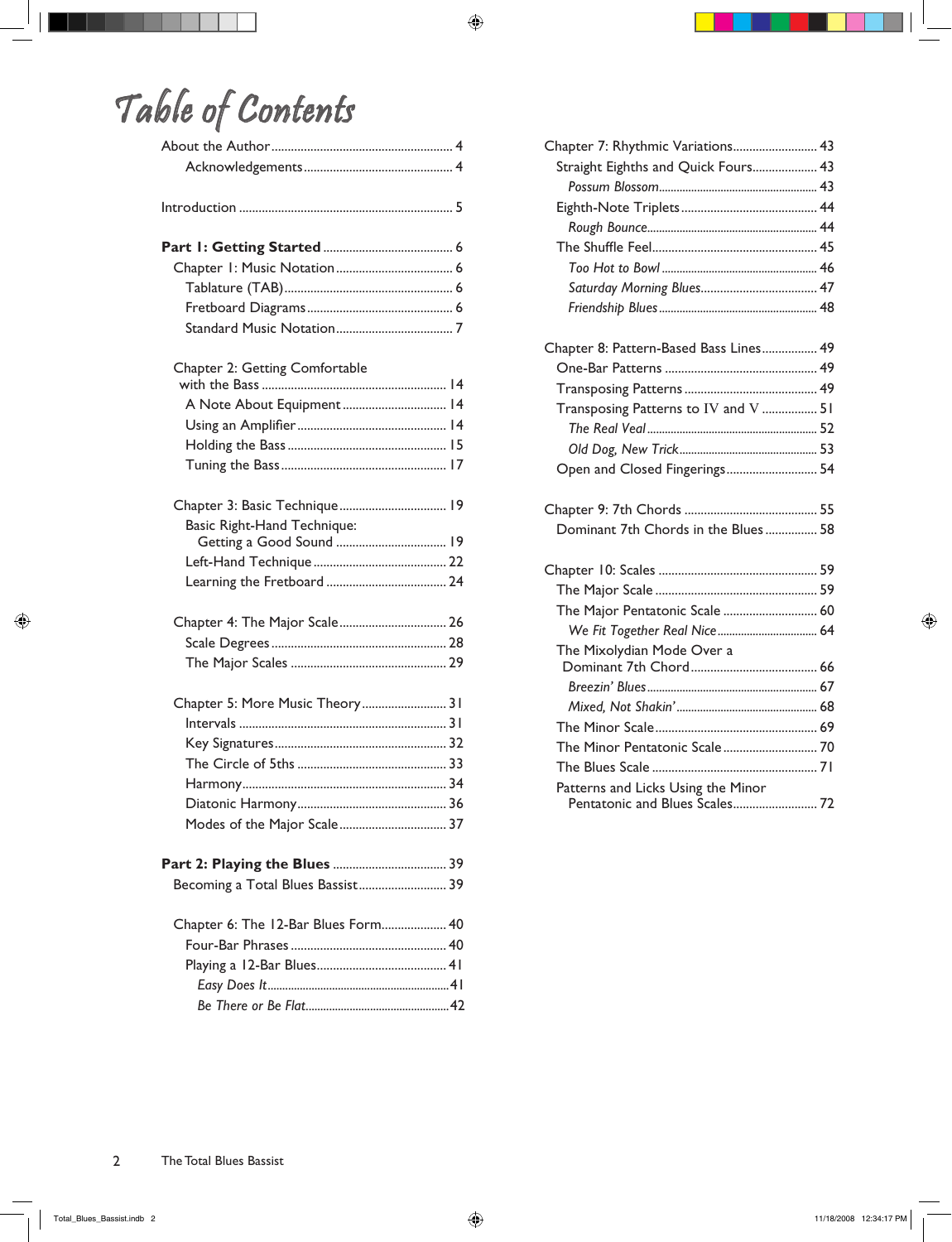| Chapter 11: More Rhythmic Variations 75 |    |
|-----------------------------------------|----|
|                                         |    |
| Checking if My Train's on Time  75      |    |
|                                         |    |
|                                         |    |
|                                         |    |
| Candy Don't Want Me No More  79         |    |
|                                         |    |
|                                         |    |
|                                         |    |
|                                         |    |
|                                         |    |
|                                         |    |
|                                         |    |
|                                         |    |
| Double-Stop Turnaround 86               |    |
|                                         |    |
|                                         |    |
| Chapter 13: Chord Substitutions  87     |    |
|                                         |    |
|                                         |    |
|                                         |    |
|                                         |    |
| Chapter 14: Non-12-Bar Forms  89        |    |
|                                         |    |
|                                         |    |
| 16-Bar Blues.                           | 90 |
|                                         |    |
|                                         |    |
|                                         |    |
|                                         |    |
|                                         |    |
|                                         |    |
|                                         |    |
| Chapter 16: Extended, Altered,          |    |
|                                         |    |
|                                         |    |
|                                         |    |
|                                         |    |
|                                         |    |
|                                         |    |

| Structure of a Jazz Performance  112   |  |
|----------------------------------------|--|
|                                        |  |
| Chapter 18: Guitaristic Techniques 114 |  |
| Hammer-Ons and Pull-Offs 114           |  |
|                                        |  |
|                                        |  |
|                                        |  |
| Double Stops and Chords 118            |  |
|                                        |  |
|                                        |  |
|                                        |  |
|                                        |  |
| Chapter 19: Reading Guitar Music123    |  |
|                                        |  |
|                                        |  |
| Mapping the Guitar Fretboard           |  |
|                                        |  |
|                                        |  |
|                                        |  |
|                                        |  |
|                                        |  |
|                                        |  |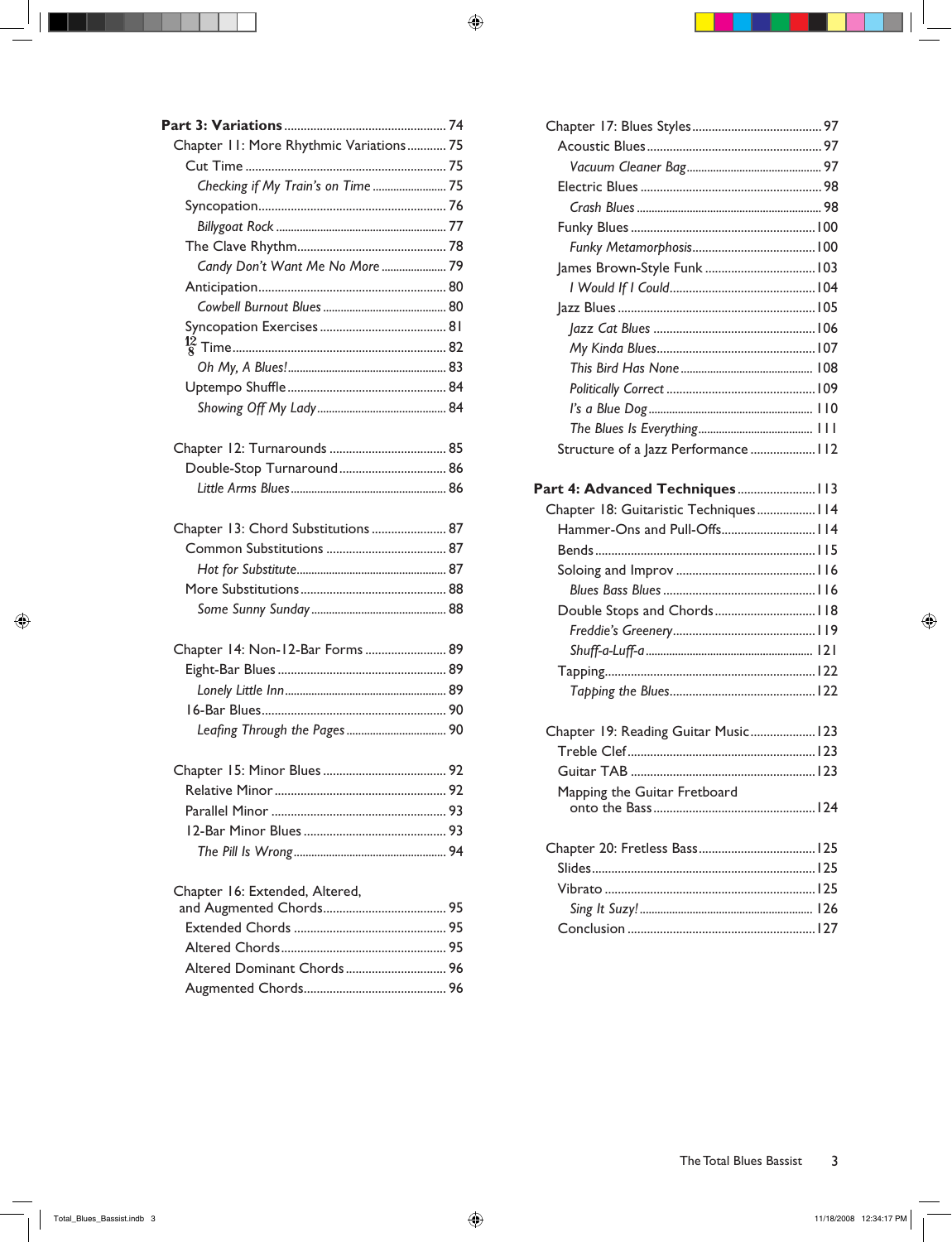## *Two Other Ways to Notate Shuffle Rhythms*

The following example uses the same rhythmic feel as the one on the previous page, but it is notated differently. The *Swing 8ths* notation above the time signature alerts us

that all eighth notes should be played with a shuffle feel. You might also see the notation or *<sup>3</sup>* <sup>œ</sup> <sup>j</sup> œ in some books.



ı





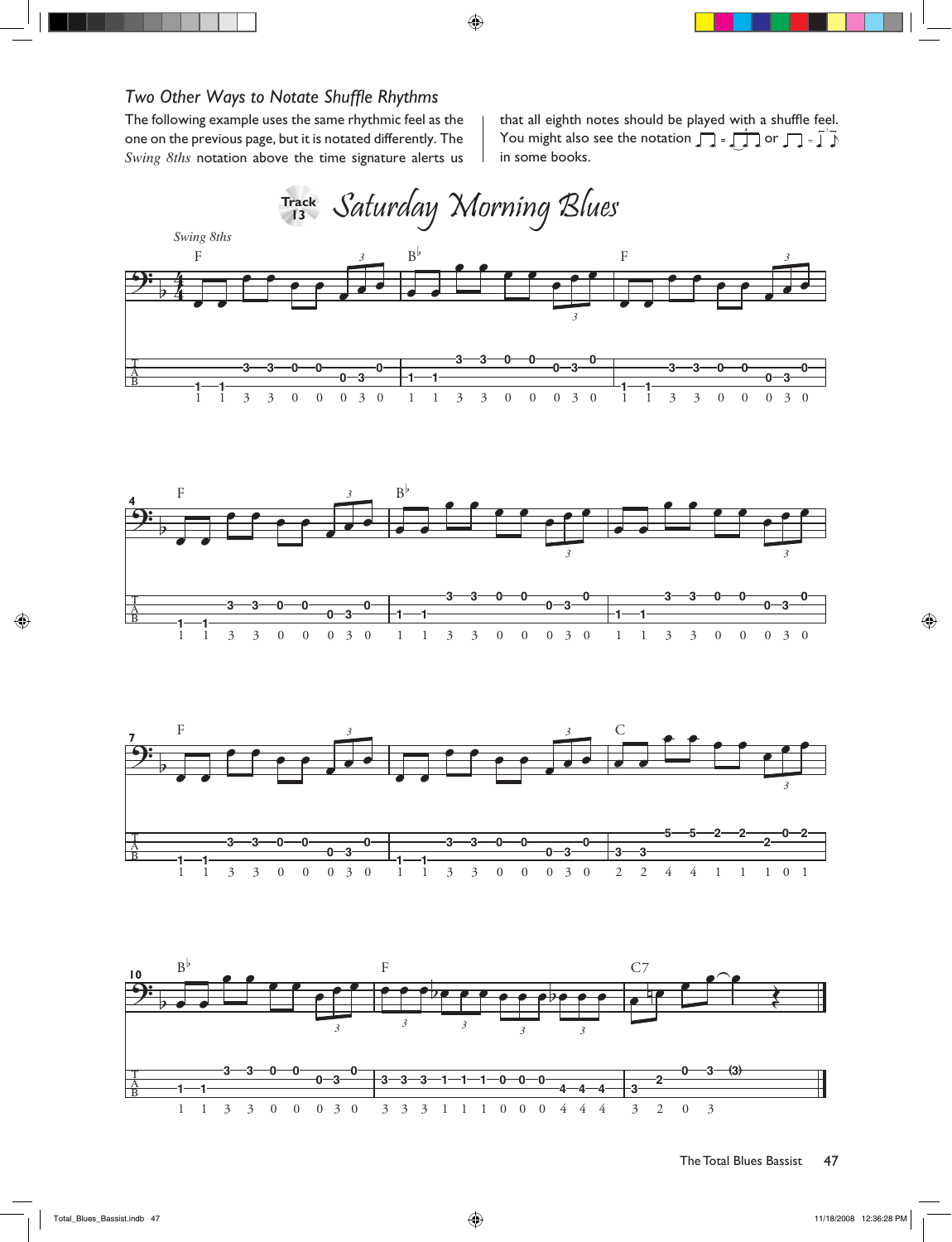"Billygoat Rock" demonstrates three different rhythmic techniques that are typical of blues, rockabilly, and early rock 'n' roll. The first four bars feature *breaks* (also known as *hits,* or *kicks*), rests that create silence for the singer or soloist to stand out. This example also uses two types of syncopation. In measures 5–11, the bass line emphasizes the "&" of 2. Finally, in measure 12, the bass rests on the *downbeat* (beat 1 of the measure) and emphasizes the "&" of 1.

><sup>=</sup>*Accent*. Emphasize this note.

 $\mathcal{B}$ *illygoat* Rock Track<br>39